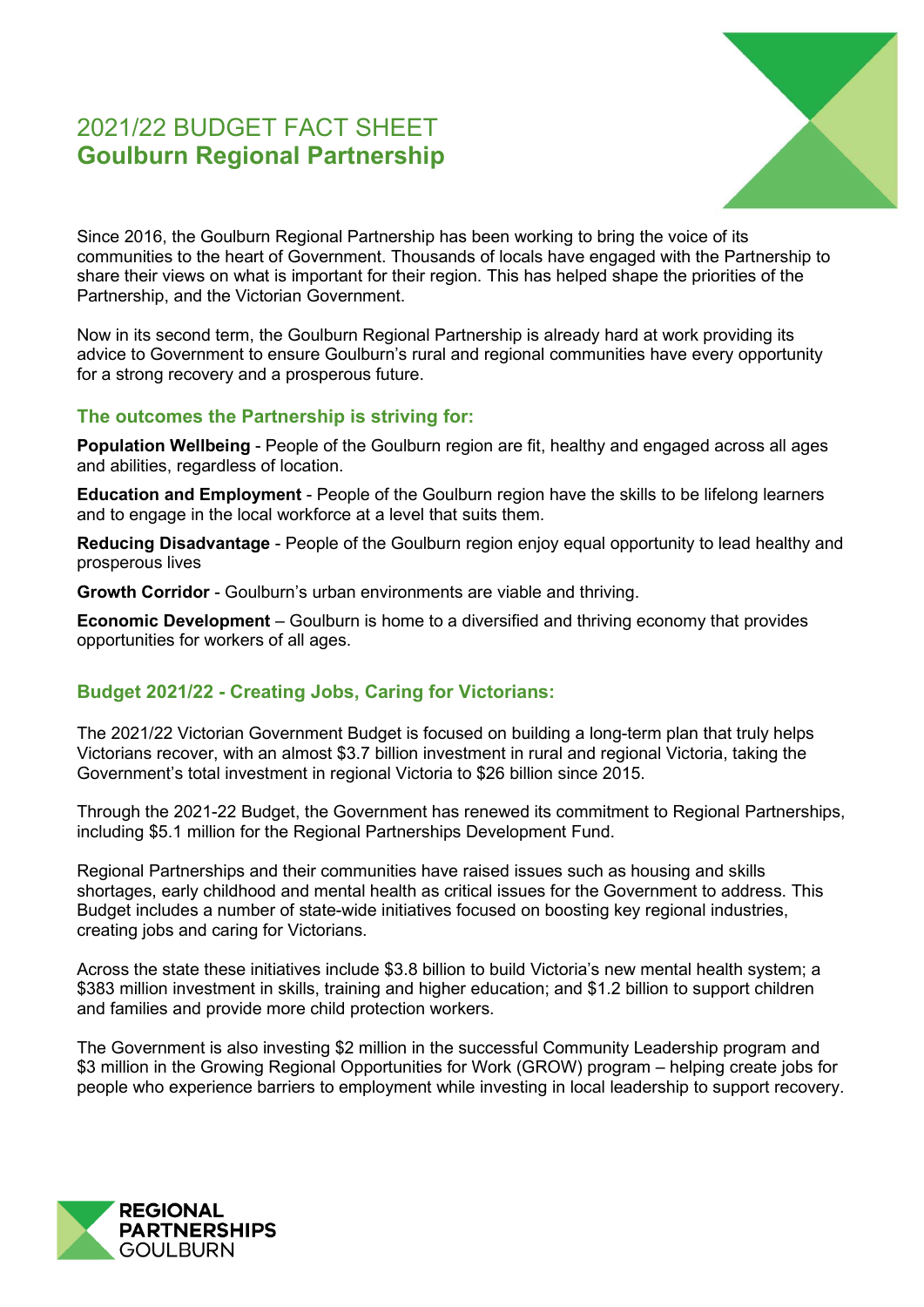## **Victorian Budget initiatives that support Goulburn:**

- **\$11 million** through the Building Better TAFEs Fund to redevelop GOTAFE's Archer Street Shepparton campus.
- A share in **\$94 million** for regional school upgrades, including Cobram primary school and further funding to plan the upgrade of the **Verney Road School in Shepparton.**
- Land acquisition for new schools in **Mitchell Shire.**
- A share in **\$44 million** for regional and rural roads, including bridge structure renewals and maintenance at **crossings along the Murray River.**
- **\$148 million** for the Victorian Academy of Teaching and Leadership, including a **regional learning centre in Shepparton** – ensuring rural and regional teachers are able to access professional development opportunities regardless of their location.
- **\$5.9 million** to support new fish hatchery operations in Shepparton to produce up to 1.6 million in additional fish stock every year, supporting recreational fishing and creating local jobs.
- **\$1.6 million** to implement a **priority of the Seymour Revitalisation Project**
- Supporting businesses in Goulburn to capitalise on procurement opportunities.

#### **Victorian Budget initiatives that support all regions:**

Goulburn will share in a range of significant state-wide investments including:

- **\$7.1 billion** to continue building a world-class healthcare system, including **\$556 million** to build and expand 10 community hospitals.
- **\$3.8 billion** to build Victoria's new mental health system.
- **\$252 million** to provide housing support, including targeted initiatives to address homelessness.
- **\$94 million** in upgrades to 17 regional schools
- **\$716 million** for school programs and support for our teaching workforce, including **\$148 million** to establish the Victorian Academy of Teaching and Leadership, dedicated to the professional learning and development of Victorian teachers.
- **\$167 million** to continue the roll out of universal three-year-old kindergarten, covering the whole state in 2022.
- **\$209 million** to further support the TAFE and training sector.
- **\$86 million** to establish the Victorian Skills Authority to champion and strengthen the vocational education and training sector.
- **\$218 million** for mental health support in schools.
- **\$1.2 billion** to support children and families, including hundreds of new child protection workers and more help for families in need.
- **\$354 million** to continue to address family violence.
- **\$788 million** to reduce the impact of bushfires on Victorian communities, the economy and the environment, including:
	- o **\$272 million** to upgrade the vital communication technologies our emergency services need to keep Victorians safe in an emergency, including funding for Forest Fire Management Victoria and the Country Fire Authority (CFA) to upgrade their radios.